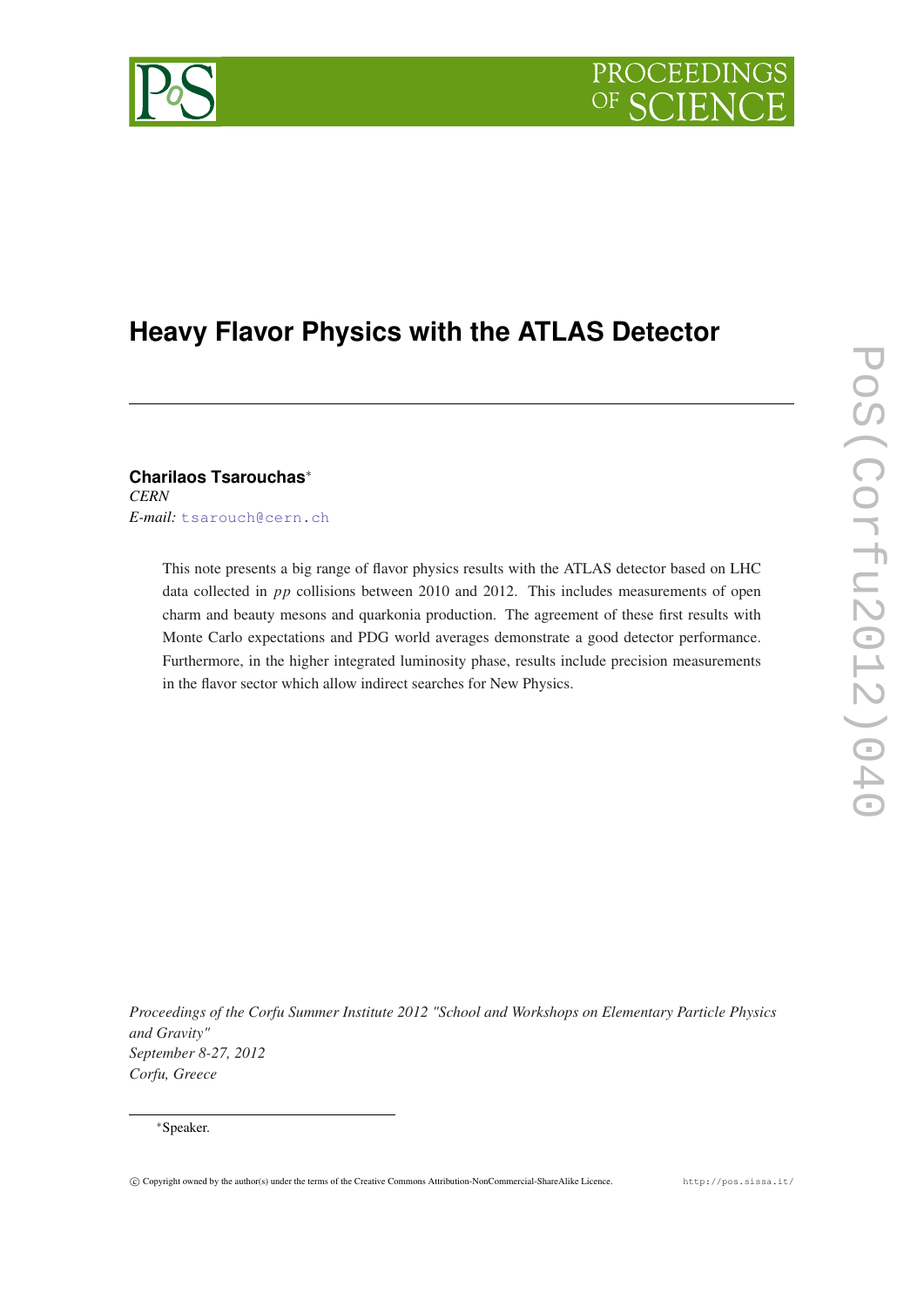#### 1. The ATLAS Detector

The ATLAS experiment [\[36](#page-8-0)] is a multipurpose particle physics detector of 44 m in length, 25 m in diameter divided into three main regions, a central region called barrel and two endcap regions, one on each side. The very center of the detector, where the two proton-beams of LHC collide, is called the Interaction Point (IP). Moving outward from the interaction point, the detector consists of a tracking system able to measure the directions and momenta of the charged particles. The calorimeter system measures the energies of the electrons, photons and hadrons. The muon spectrometer measures the momentum and position of the muons that have enough energy to reach it. Furthermore, a magnet system provides a magnetic field, allowing the tracker and the muon spectrometer to perform measurements of the momentum of charged particles. For the flavor physics studies it is of primary importance that the tracking detector and the muon spectrometer are operating correctly and the relevant particles are reconstructed only when strict quality selection criteria are satisfied and only when the LHC beams are declared to be stable.

#### 2. Open Charm, Open Beauty and Baryons

We declare the open beauty/charm mesons the mesons of a  $c/b$  quark together with another quark that is not the  $\bar{c}/\bar{b}$  (so to distinguish from quarkonia). The open charm mesons, due to their large production cross sections and clean experimental signatures are among the first hard QCD processes to be measured at LHC (examples in fig.[1](#page-2-0)). The charm mesons  $D^{*+-}$ ,  $D^{+-}$ ,  $D_s^{+-}$  have been observed with the ATLAS detector and their productions has been measured in pp collisions at  $\sqrt{s}$ =7TeV using an integrated luminosity of 1.1 *nb*<sup>−1</sup> [\[1\]](#page-6-0). The differential cross sections *d*σ/*dp<sub>1</sub>* and  $d\sigma/d|\eta|$  were calculated for  $D^{*\pm}$  and  $D^{\pm}$  production and the corresponding NLO QCD predictions within the large theoretical uncertainties. Charged *B* mesons are clearly observed and reconstructed exclusively in the ATLAS detector through their decay to  $J/\psi K^{\pm}$  final state [\[2\]](#page-6-0). Their fit to the peak yields a central value of  $5283.2 \pm 2.5$ (stat.) MeV, compatible with the world average. The mesons  $B_d^0$ ,  $B_s^0$  are observed in ATLAS with a fitted mass of 5279.6  $\pm$  0.9 (stat) MeV and 5364.0  $\pm$  1.4 (stat) MeV respectively, consistent with the world average values within their statistical uncertainties [[3](#page-6-0)]. Furthermore, in a subsequent study [\[4\]](#page-6-0) the  $B_d^0$  and  $B_s^0$  lifetimes are calculated through a simultaneous mass-lifetime fit and found to be in accordance with the world average values. The  $B_c^+$  and the  $B_c^-$  are the mesons of the two heaviest quarks that can make a stable state and are studied by the ATLAS detector too [\[5\]](#page-7-0). The fitted mass measured,  $5620.6 \pm 1.6$ (stat.) *MeV*, is consistent with the world average. Finally, apart from the *B* meson studies, there are baryon studies which raise high physics motivation. For instance, the Λ*<sup>b</sup>* baryon can not be produced at *B*-factories (which are tuned to produce *B* meson pairs) and thus can be studied in hadron colliders. Nevertheless, measurements of the CDF and D0 in Tevatron show differences[[6](#page-7-0)]. ATLAS studies of mass and lifetime of the  $\Lambda$  baryon in the decay channel  $\Lambda_b \to J/\psi(\mu^+\mu^-)\Lambda^0(p\pi^-)$  [[7](#page-7-0)] agree with the world average values and with the recent LHCb results concerning the  $\Lambda_b$  mass [[8](#page-7-0)].

#### 3. Quarkonia

Quarkonium is a meson that is composed of a quark and an antiquark. Typical quarkonia are the bound states of the c quark and its antiquark, the  $\psi$  states (charmonium) and the b quark and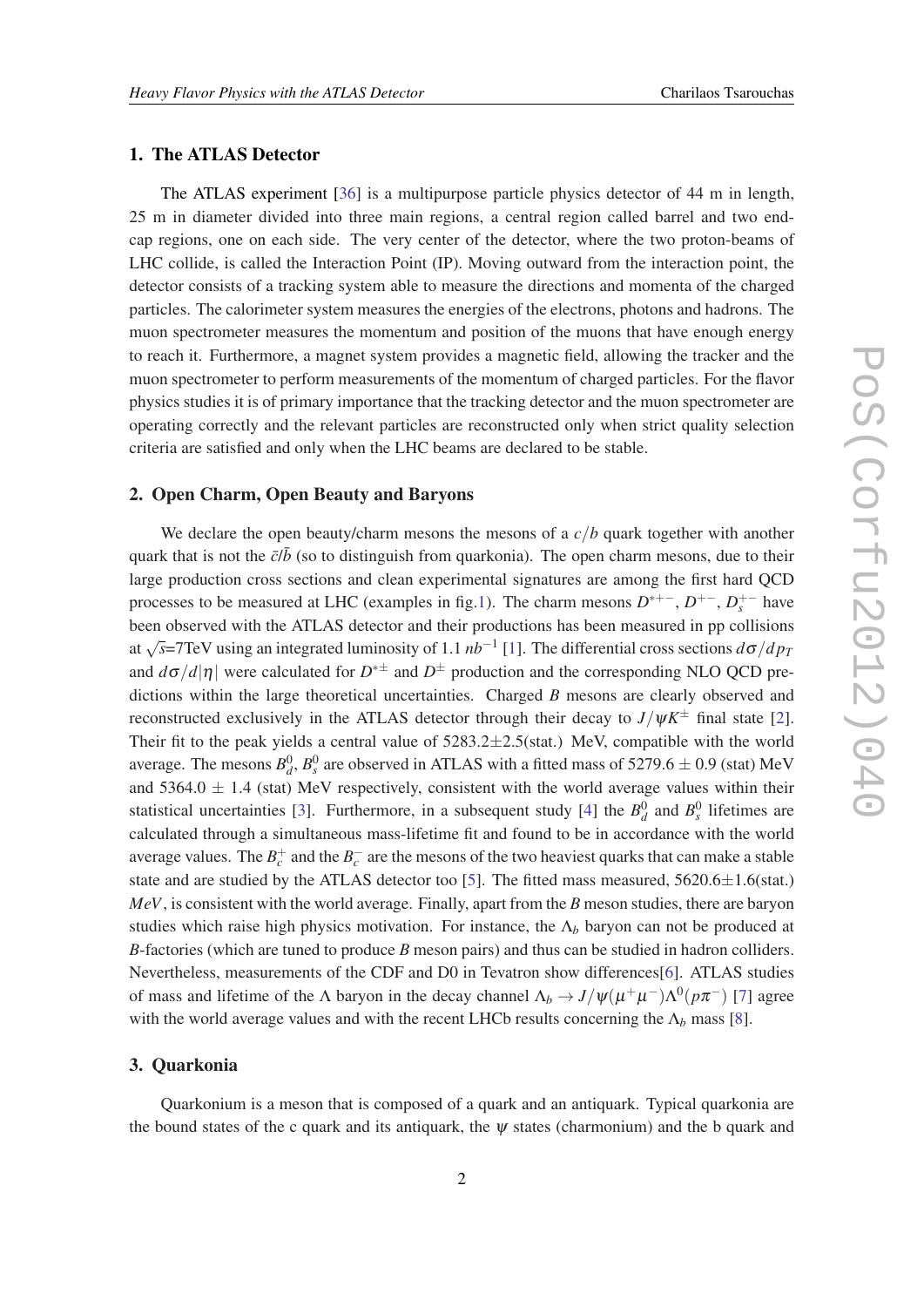<span id="page-2-0"></span>its antiquark, the ϒ states (bottomonium). Although the first quarkonia were observed in seventies  $(J/\psi)$  observation [\[9\]](#page-7-0)), still there is not clear understanding of the quarkonium production mechanisms which explain both cross sections and spin alignment. Studies of such heavy flavor states provide a good ground for testing the validity of quantum chromodynamics (QCD). The conclusions derived from the initial *J*/ψ observations in the ATLAS detector [\[10](#page-7-0)] include agreement of the fitted mean value 3.095  $\pm$  0.004 GeV and agreement of the mass resolution as a function of the muon pseudorapidity with Monte Carlo expectations (see fig. [2\)](#page-3-0) . Subsequent relevant studies of higher integrated luminosity, permit measurements of the differential cross sections inclusive, prompt and non prompt  $J/\psi$  production in *pp* collisions [\[11](#page-7-0)]. It should be mentioned that in this study the systematic uncertainties of  $J/\psi$  inclusive production cross section include the correction of the number of  $J/\psi$  for the kinematic acceptances which depend on the (not known in LHC)  $J/\psi$  spin alignment. The *prompt*  $J/\psi$  are produced directly very close to the primary vertex of the *pp* collisions while other ones *non-prompt* originate from *B*-hadron decays and have a measurably displaced decay point due to the lifetime of the parent particle. Experimentally, it is possible to distinguish between these two decays based on the pseudo proper lifetime  $\tau = L_{xy} m_{J/\psi}^{PDG} / p_T^{J/\psi}$  $T^{\prime\prime}$ <sup>*v*</sup>, where  $L_{xy}$  is the vertex distance between the primary and the  $J/\psi$  vertex projected onto the transverse momentum direction,  $m_{J/\psi}^{PDG}$  is the world average value for the  $J/\psi$  mass and  $p_T^{J/\psi}$  $T$ <sup> $J/\Psi$ </sup> is the transverse momentum of the *J*/ $\psi$ . The total production cross section for non - prompt *J*/ $\psi$  is compared to Fixed Order Next - to - Leading Logarithm (FONLL) calculations [\[12](#page-7-0)] show good agreement. The total integrated prompt  $J/\psi$  production cross section is compared with predictions of the Color Evaporative Model [[13\]](#page-7-0)[[14\]](#page-7-0) which agree relatively well in scale but do not agree well in shape, with predictions of the Color Singlet Model (CSM) at Next to Leading Order (NLO) [\[15](#page-7-0)] which agree relatively well in shape but not well scale and with predictions of the CSM at partial Next to



**Figure 1:** Observations of the  $D^{*\pm}$  (top-left),  $D_s^{\pm}$  (top-right),  $B\pm$  (bottom-left)  $\Lambda_b$  (bottom-right)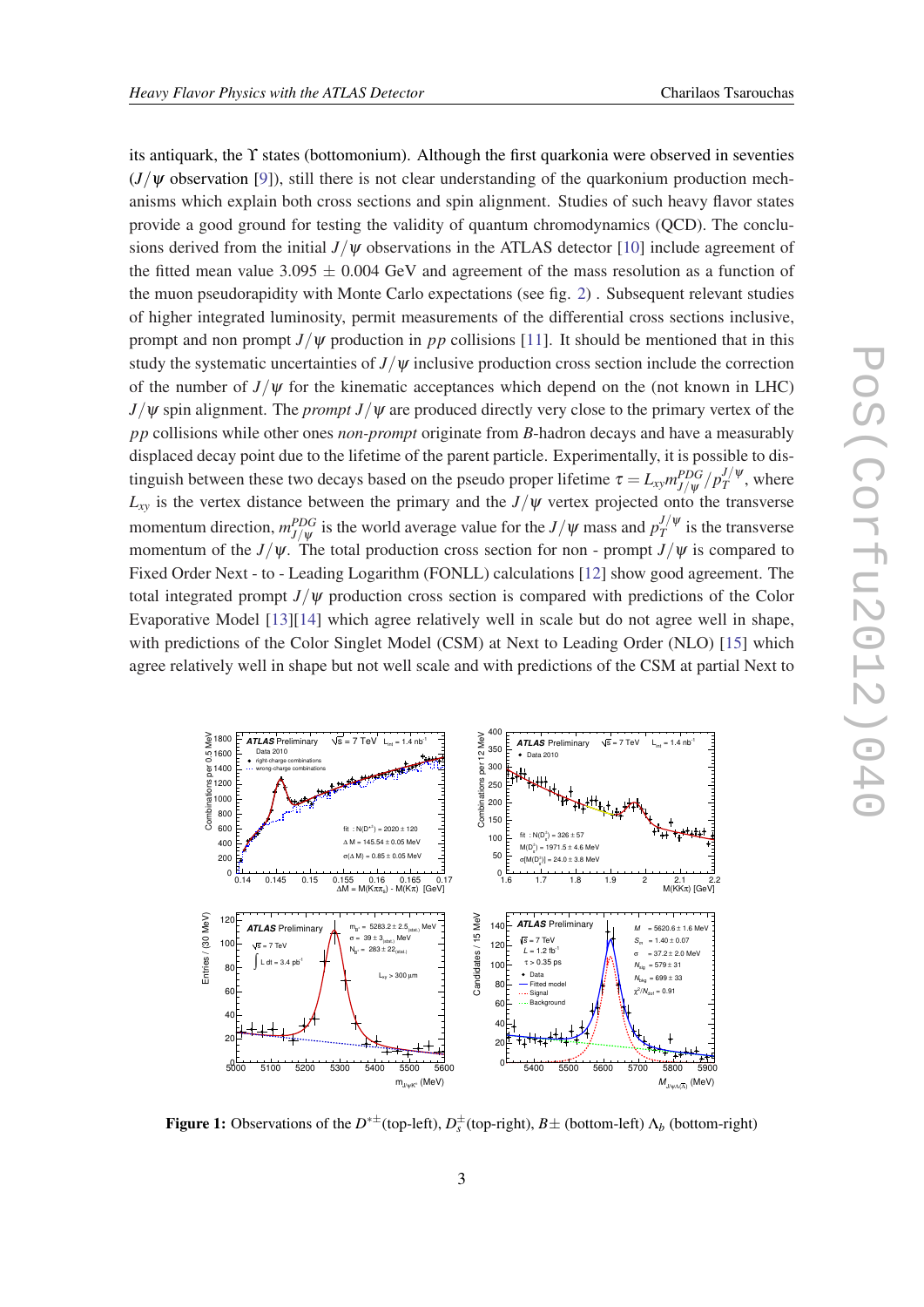<span id="page-3-0"></span>Next to Leading Order (NNLO) [[16\]](#page-7-0) which agree relatively well both in shape and scale.

Similarilly to the charmonium, the bottomonium resonances are discovered in the 1970s [[17\]](#page-7-0), but still until today there is no coherent theoretical picture for ϒ hadroproduction. Moreover, there are significant disagreements of past experimental results between the two CDF and D0 in Tevatron [[18\]](#page-7-0) [\[19](#page-7-0)] [\[20](#page-7-0)]. Results of the measurement of the  $\Upsilon(1S)$  production cross section in *pp* collisions from ATLAS [[21\]](#page-7-0) intend to shed further light on this puzzle. The cross-section measurement is compared with theoretical predictions of CSM (NLO) which do not agree while reasonable agreement is observed with NRQCD predictions (see fig. 3).

Finally, the rich quarkonium physics program of the ATLAS detector includes the searches of the  $\chi_b(3P)$  state which was predicted to exist just below the  $B - B$  threshold and observed for a first time at a hadron collider. The reconstruction of this state is done through the radiative decay  $\chi_b(nP) \to Y(1S)\gamma$  and  $\chi_b(nP) \to Y(2S)\gamma$  in which the *Y* states are decaying to two muons and the



Figure 2: In the invariant mass distribution of reconstructed *J*/ψ candidates (left), the date are represented with the points with error bars while the solid area represents prompt  $J/\psi$  coming from MC. The ratio of the non-prompt to prompt *J*/ $\psi$  cross sections as a function of *J*/ $\psi_{pT}$  (right). The overlaid band represents the MC prediction.



Figure 3: The differential  $\Upsilon(1S)$  cross section as a function of  $\Upsilon_{p^T}$  for the central (left) and forward (right) regions together with CSM NLO and NRQCD predictions.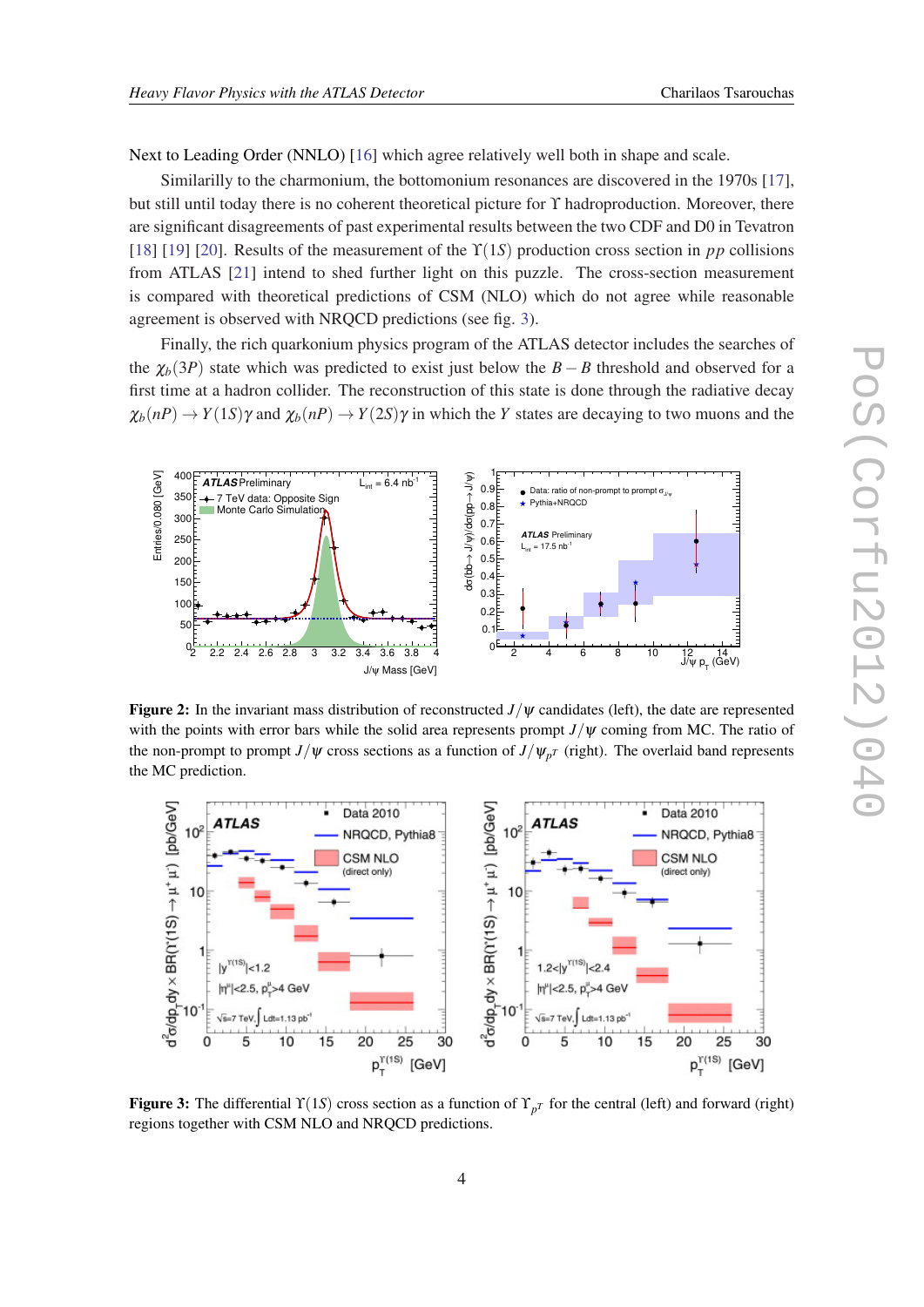photon is reconstructed either through  $e^+e^-$  conversion or direct calorimetric measurement[[22\]](#page-7-0). The new structure which is centered at a mass of  $10.530 \pm 0.005$  (stat)  $\pm 0.009$  (syst) GeV is in reasonable agreement with the theoretical predictions [[23\]](#page-7-0).

#### 4. Heavy Flavor Probes of New Physics

Effects of physics beyond the Standard Model (SM) can be probed by measurements in the flavor sector. The purely leptonic rare decay  $B_s \to \mu^+ \mu^-$  is forbidden at tree level in the SM as Flavor Changing Neutral Current (FCNC) process and instead is dominated by a *Z* boson penguin diagram and a box diagram with the exchange of two *W*. The really small calculated rates of FCNC processes together with the relatively simple theoretical description and the very clean experimental signature establish the rare *B* decays as an excellent benchmark channel for probing effects beyond the SM. Furthermore the origin of *CP* violation remains one of the most important questions and NP phenomena may alter *CP* violation in *B*-decays. The measurement of the *B<sup>s</sup>* mixing phase, responsible for *CP* violation in the decay  $B_s^0 \to J/\psi \phi$ , is predicted to be small within SM ( $O(10^{-2}))$ and any measured excess would be an indication of physics beyond the SM.

### **4.1 Rare Decays**  $B_s \to \mu^+\mu^-$

A first search of the rare decay  $B_s \to \mu^+\mu^-$  is performed in ATLAS using  $L_{\text{int}} = 0.04 \text{fb}^{-1}[24]$  $L_{\text{int}} = 0.04 \text{fb}^{-1}[24]$  $L_{\text{int}} = 0.04 \text{fb}^{-1}[24]$ where events are triggered with a di-muon trigger which required a  $p_T > 4$  for each muon. The  $Br(B_s^0 \to \mu^+ \mu^-)$  limit is calculated through the following formula

$$
Br(B_s^0 \to \mu^+ \mu^-) = N_{\rm obs} \, \text{SES}
$$

where  $N_{\text{obs}}$  is the number of observed events. The SES is the Single Event Sensitivity, given by

$$
SES = Br_{ref}(B^{\pm} \to J/\psi K^{\pm}) \frac{f_u}{f_s} \frac{1}{N_{ref}} \frac{A_{ref} \varepsilon_{ref}}{A \varepsilon}
$$

where  $Br_{ref}(B^{\pm} \to J/\psi K^{\pm})$ ,  $N_{ref}$ ,  $A_{ref}$  and  $\varepsilon_{ref}$  are the branching ratio of the abundant reference channel  $B^{\pm} \to J/\psi K^{\pm}$ , the number of  $B^{\pm}$  candidates, the geometrical acceptance of the detector, the (reconstruction and trigger) efficiency respectively, while *A* and  $\varepsilon$  are the geometrical acceptance of the detector and the (reconstruction and trigger) efficiency, respectively. In addition,  $f_u/f_s =$  $0.267 \pm 0.021$  [[25\]](#page-7-0) is the ratio of the fragmentation functions of the *u* and *s* quarks. The analysis that is performed is *blind* so that the signal region [5066, 5666]MeV is not revealed until the limit extraction method is completely defined. The data are divided into three subsets, according to the three mass resolution families (barrel, transition and end-cap) so to maximally exploit the data information. In order to avoid biases, the odd-numbered side-band events are used in signal/background comparisons, multivariate classifier training and selection optimization, while the even-number events are exclusively used for the final background interpolation and the extraction of the  $B^{\pm}$  yield. The background of the signal can be split into two main parts, a non-resonant  $(B \to \mu^+ \mu^- X)$  continuum background and a resonant part (details can be found in appendix J of [[28\]](#page-7-0)). Concerning the signal-background discrimination, 14 variables with the highest separation power, uncorrelated to *B<sup>s</sup>* mass, were chosen as inputs for a multi-variate analysis which uses a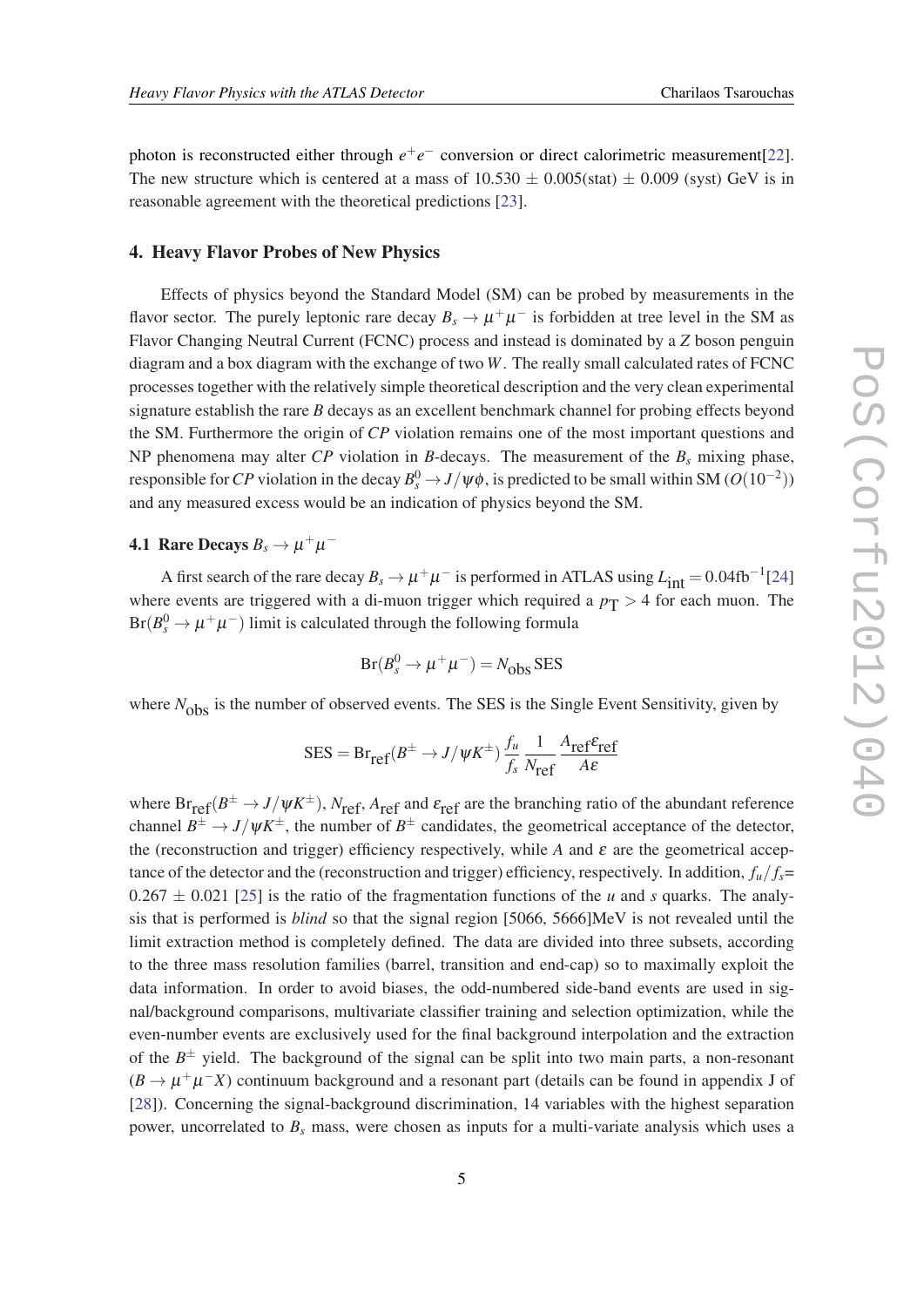Boosted Decision Trees (BDT) within the TMVA package [\[27](#page-7-0)]. Finally, A Confidence Level (CLs) [[26\]](#page-7-0) statistical extraction method is used to set an upper limit of the branching ratio (see pic. 4). The expected limit is  $2.3 + 1.0 \times 108$  at 95% CL and the observed limit is  $2.2 \times 108$  at 95% CL, compatible with the expected background plus a SM signal within  $1\sigma(1CL_s + b = 84\%)$ . The above result is used in the calculation of the combined ATLAS, CMS, LHCb limit [[29\]](#page-7-0) which is the best existing limit at the time this note is written and it saws no significant NP enhancement of the branching ratio with respect to the SM.

#### **4.2** Measurement of  $B_s \rightarrow J/\psi \phi$

The  $B_s$  meson is a quantum superposition of the  $B_s^H$ , heavy and  $B_s^L$ , light (of width  $\Delta\Gamma_s$ ) mass eigenstates which deviate from the *CP* eigenstates described within the SM by the *CP* violating phase  $\phi_s$ . This phase is related to CKM quark mixing matrix elements via the relation  $\phi_s \simeq 2\beta_s$  and is calculated to be small,  $\phi_s = 0.03680.0018$  [\[31](#page-8-0)]. There are models which predict that NP will change the expected values of  $\phi_s$  and  $\Delta\Gamma_s$  significantly [\[32](#page-8-0)] [\[33](#page-8-0)] and the decay  $B_s \to J/\psi \phi$  can be used to test such predictions. The  $B_s$  is a pseudoscalar meson while the final state is composed by two vector mesons ( $J/\psi$  and  $\phi$ ) which can have an even or odd relative orbital momentum L in the final states. The final states, due to total angular momentum conservation, is an admixture of CP-even and CP-odd states and can be separated statistically through the time-dependence of the decay and angular correlations amongst the final-state particles.

The analysis in ATLAS is preformed using 4.9fb−<sup>1</sup> of integrated luminosity of *pp* collisions at a center of mass energy  $\sqrt{s} = 7$ TeV [[30\]](#page-8-0). A measurement of the decay parameters including the  $\phi_s$ , ∆Γ*s* , Γ*<sup>s</sup>* and the transversity amplitudes is done via a unbinned maximum likelihood 26 parameters simultaneous fit to the distributions of mass, proper time and angular coordinates.

$$
lnL = \sum_{i=1}^{N} [w_i \cdot ln(f_s F_s(m_i t_i \Omega_i) + f_s f_{B^0} F_{B^0}(m_i t_i \Omega_i) + (1 - f_s \cdot (1 + f_{B^0})) F_{bkg}(m_i t_i \Omega_i))] + lnP(\delta_{\perp})
$$

where N is the number of selected candidates,  $F_s$ ,  $F_B^0$  and  $F_b$ *kg* are the probability density functions



**Figure 4:** Observed CLs (circles) as a function of  $Br(B_s \to \mu\mu)$ . The expectation values are represented by the dashed line while the green and yellow bands represent the  $\pm 1\sigma$  and  $\pm 2\sigma$  fluctuations. The 95% CL limit is indicated by the horizontal (red) line.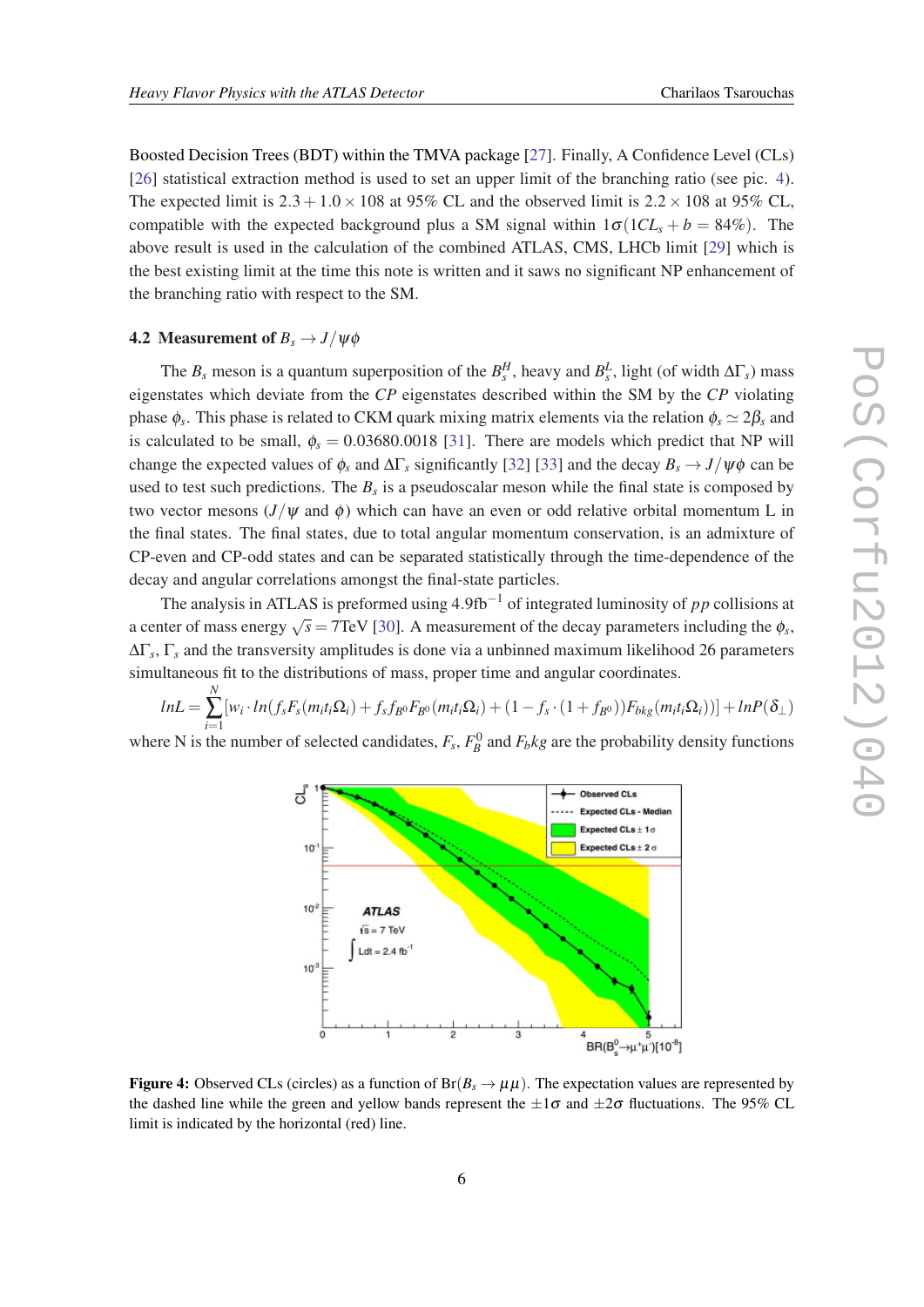<span id="page-6-0"></span>modeling the signal, the specific  $B^0$  background and the other background distributions,  $w_i$  is a weighting factor to account for the trigger efficiency,  $f_s$  is the fraction of signal candidates,  $f_{B^0}$  is the fraction of peaking  $B^0$  meson background events relative to the number of signal events,  $m_i$  is the mass,  $t_i$  is the proper decay time and  $\Omega_i$  the decay angles measured from the data for each event i respectively.  $P(\delta_{\perp})$  is a constraint on the strong phase.

The likelihood contour fits (see fig. 5) of the  $\Delta\Gamma_s$ ,  $\phi_s$  parameters reveal consistency with the SM predictions and similar measurement precision to the Tevatron (φ*s*)[[34\]](#page-8-0) and LHCb (∆Γ*s*) [\[35](#page-8-0)] results.

#### References

- [1] ATLAS Collaboration, Measurement of  $D^{(*)}$  meson production cross sections in pp collisions at *sqrts*=7TeV with the ATLAS detector, ATLAS NoteATLAS-CONF-2011-017.
- [2] ATLAS Collaboration, Observation of the  $B^{\pm}$  meson in the decay  $B^{\pm} \to J/\psi(\mu^- + \mu)K^{\pm}$  in ATLAS. ATLAS NoteATLAS-CONF-2011-098.
- [3] ATLAS Collaboration, Observation of the  $B_d^0$  and  $B_s^0$  mesons in the decay  $B_d^0 \to J/\psi K^{*0}$  and  $B_s \rightarrow J/\psi \phi$  in ATLAS, ATLAS Note **ATLAS-CONF-2011-050**.
- [4] ATLAS Collaboration, Measurement of the  $B_d^0$  and  $B_s^0$  lifetimes in the decay  $B_d^0 \to J/\psi K^{*0}$  and  $B_s \rightarrow J/\psi \phi$  in ATLAS, ATLAS Note **ATLAS-CONF-2011-092**.



Figure 5: Likelihood contours in the φ*s*∆Γ*<sup>s</sup>* plane.The green band is the theoretical prediction of mixinginduced *CP* violation.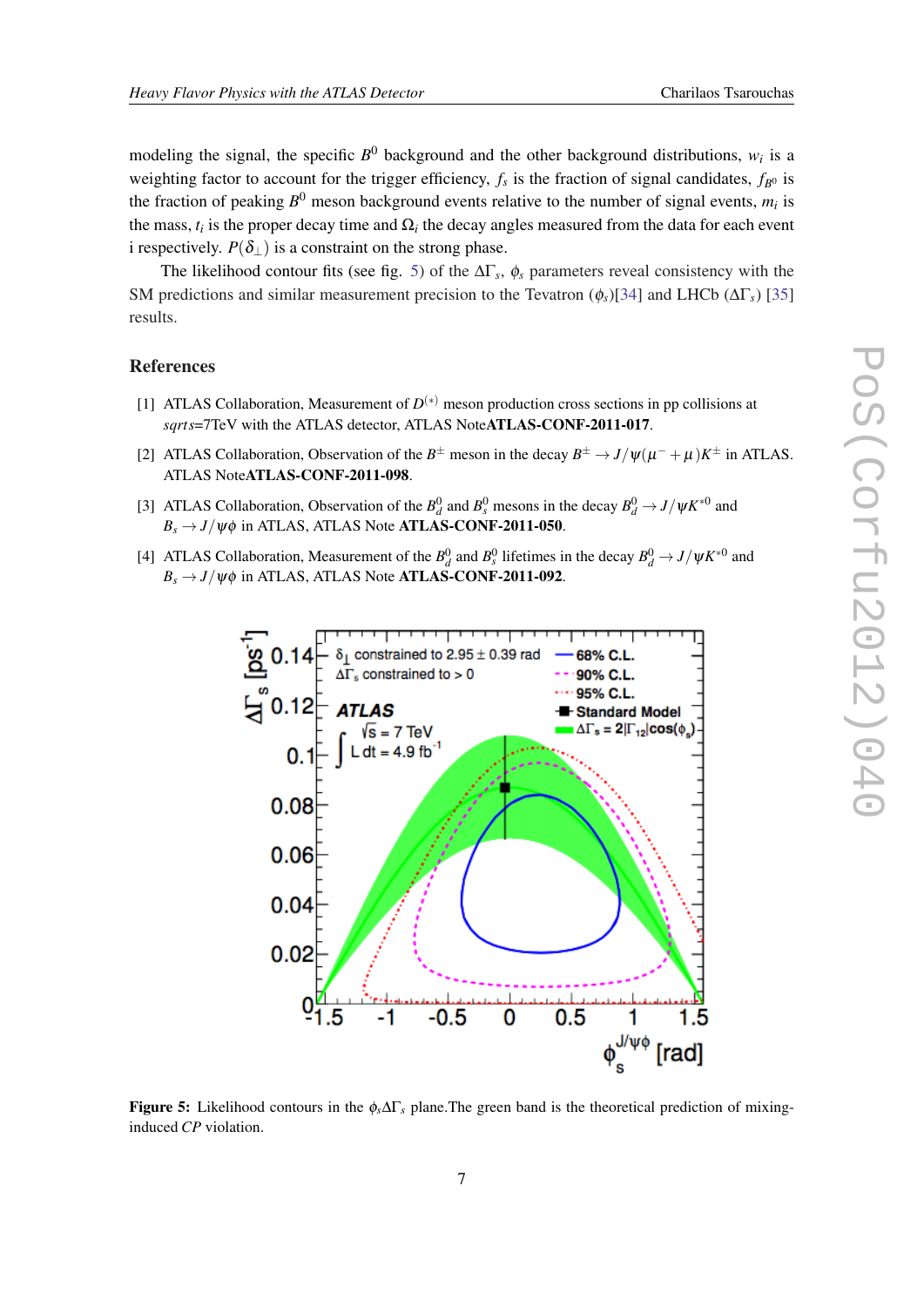- <span id="page-7-0"></span>[5] ATLAS Collaboration, Observation of the  $B_c^{\pm}$  in the decay  $B_c^{\pm} \to J/\psi \pi^{\pm}$  with the ATLAS detector at LHC, ATLAS Note ATLAS-CONF-2012-028
- [6] K. Nakamura et al. J. Phys. G 37 (2010) 075021.
- [7] ATLAS Collaboration, Measurement of the Λ*<sup>b</sup>* lifetime and mass in the ATLAS experiment, Physical Review D 87, 032002 (2013).
- [8] R. Aaij et al. (LHCb Collaboration), Phys. Lett. B **708**, 241 (2012).
- [9] Aubert et al, Phys. Rev. Lett. 33, (1974) 1404 1406, doi:10.1103 Phys. Rev. Lett. 33 1404
- [10] ATLAS Collaboration, First observation of the  $J/\psi \mu^+ \mu^-$  resonance in ATLAS *pp* collisions at  $\sqrt{s}$  = 7TeV. ATLAS Note **ATLAS-CONF-2010-045**
- [11] ATLAS Collaboration, Measurement of the differential cross-sections of inclusive, prompt and non-prompt *J*/ $\psi$  production in *pp* collisions at  $\sqrt{s} = 7$ TeV. Nucl. Phys. B **850**, 3, 21
- [12] Cacciari M, Greco M and Nason P 2001 JHEP 0103 006
- [13] Barger V D, Keung W Y and Phillips R J N 1980 Phys. Lett. B 91 253
- [14] BargerVD, KeungWY and Phillips R J N 1980 Z.Phys. C6 169]
- [15] Lansberg J P 2010 Total J/Ï´L production cross section at the LHC (Preprint hep-ph/1006.2750) Brodsky S J and Lansberg J P 2010 Phys. Rev. D 81 051502(R)
- [16] Lansberg J P 2009 Eur. Phys. J. C 61 693
- [17] D.C. Hom, et al., Phys. Rev. Lett. **39** (1977)
- [18] D.E. Acosta, et al., CDF Collaboration, Phys. Rev. Lett. 88 (2002) 161802, CDF
- [19] Public Note 9966. [5] V.M. Abazov, et al., D0 Collaboration, Phys. Rev. Lett. 94 (2005) 232001;
- [20] V.M. Abazov, et al., D0 Collaboration, Phys. Rev. Lett. 101 (2008) 182004.
- [21] ATLAS Collaboration, Measurement of the  $\Upsilon(1S)$  production cross-section in pp collisions at  $\sqrt{s} = 7$ TeV in ATLAS, Physics Letters B 705 (2011)
- [22] ATLAS Collaboration, Observation of a New *chi<sup>b</sup>* State in Radiative Transitions to ϒ(1*S*) and ϒ(2*S*) at ATLAS, Phys. Rev. Lett. 108 (2012) 152001
- [23] L. Moytka and K. Zaleski, Eur. Phys. J. C 4, 107 (1998).
- [24] ATLAS Collaboration, Search for the decay  $B_s^0 \to \mu^+ m u^-$  with the ATLAS detector, Phys.Lett. B713 (2012) 387âĂ \$407. arXiv:1204.0735.
- [25] R. Aaij, et al., Measurement of b hadron production fractions in 7 TeV pp collisions, Phys.Rev. D85 (2012) 032008. arXiv:1111.2357.
- [26] A. L. Read, Presentation of search results: the CLs technique, Journal of Physics G: Nuclear and Particle Physics 28 (10) (2002) 2693.
- [27] A. Hoecker, et al., TMVA 4, Toolkit for Multivariate Data Analysis with ROOT (2009). arXiv:physics/0703039.
- [28] ATLAS Collaboration, ATL-COM-PHYS-2011-1619 (2011).
- [29] ATLAS Collaboration, Search for the rare decays  $B \to \mu\mu$  at the LHC with the ATLAS, CMS and LHCb experiments, ATLAS-CONF-2012-061